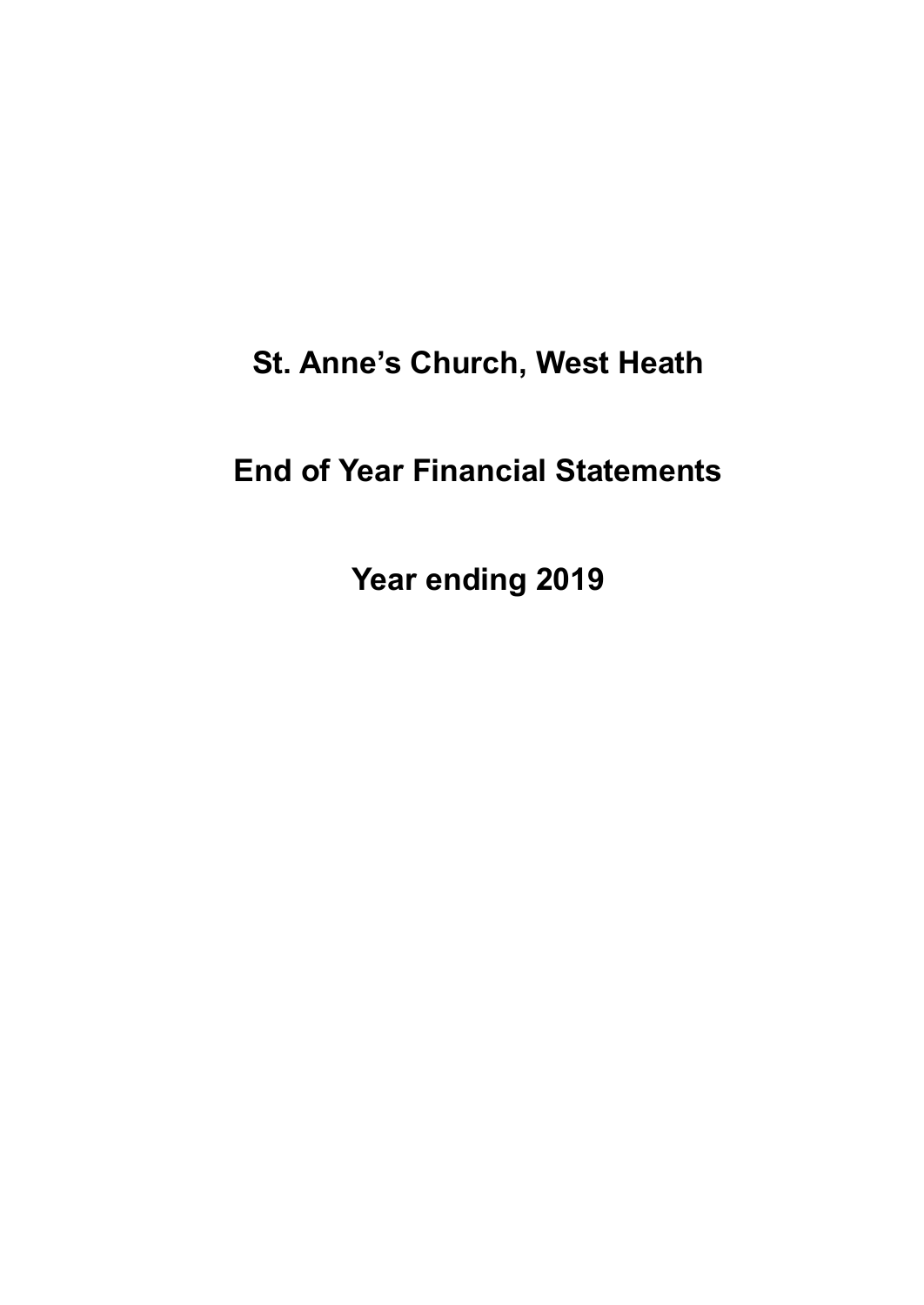### **Introduction**

For the second year running St. Anne's PCC has used a Data Development software package to record its finances. The PCC had set a budget for 2019 and kept closely to it throughout the year. However, a few issues arose during the year:

- The Treasurer found out at the beginning of the year that the PCC had not been paying the full amount of the gas bill as the previous incumbent had an arrangement with British Gas. When the contract was renewed the PCC had to pay the money owed and then pay the full amount each month. This meant that the cost for gas for 2019 was £7,066.81 compared with £3,912 for 2018.
- The treasurer also found out that the electricity meters had not been read for approximately five years. When accurate readings were given to NPower the PCC found that NPower had underestimated the usage. Hence electricity for 2019 was £2,459 compared to £1,378.44 for 2018.
- £3,000 had been allocated for the maintenance of the church, church hall and George Goodger Hall. During February 2019 two of the heaters in the church hall had to be replaced costing £3,232.80 which used up all the money allocated for maintenance. During the year additional maintenance work was required including: a new tap in the kitchen, work on the car park flood lights, new door for the gas meter cupboard, replacement back gate, a new lock and keys for the George Goodger Hall, as well as the annual PAT testing and fire alarm checks. The total for maintenance during 2019 was £5,350.17.
- The treasurer found out that the PCC had been paying bank charges on the Barclays account due to the large number of signatories. A new mandate is now in place so during 2020 there should be no charges (charges for 2019 were £314.03).

On page 7 of this report under item '1910 Ministry Parish Share' the amount for 2019 is smaller than for 2018. This is because the 2018 figure included a cheque for 2017 figure which had not been cashed until 2018. In 2018 and 2019 St Anne's paid the full amount of its Parish Ministry Share.

The cost of cleaning has continued to be low (£724.35 for 2019, £685.88 for 2018) as the work is carried out by volunteers. The PCC hope to be able to employ cleaners in 2021 if there are sufficient funds available.

The PCC has continued to repay the loan for the new flat roof (loan taken out October 2018 and due to run for four years).

The PCC has worked with Fiona Mottershead, architect and Greenwood Quantity Surveyors on the plans to improve toilet and storage facilities in church. The work is due to commence on 29<sup>th</sup> June 2020. In future this fund will be referred to as the Building Project Fund instead of the Shining Light Project Fund. This fund will include money for any building work required.

Due to people volunteering their time, donating items and carrying out minor repairs, decorating the PCC has been able to keep down costs.

Total general (unrestricted) income for 2019 was £46,304.82 and total general (unrestricted) expenditure for 2019 was £44,085.57. This is good.

The Treasurer presents information regarding the state of the church's finances at each PCC meeting which enables the PCC to monitor income and expenditure closely.

G.E. Arnold **Treasurer** 13.02.2020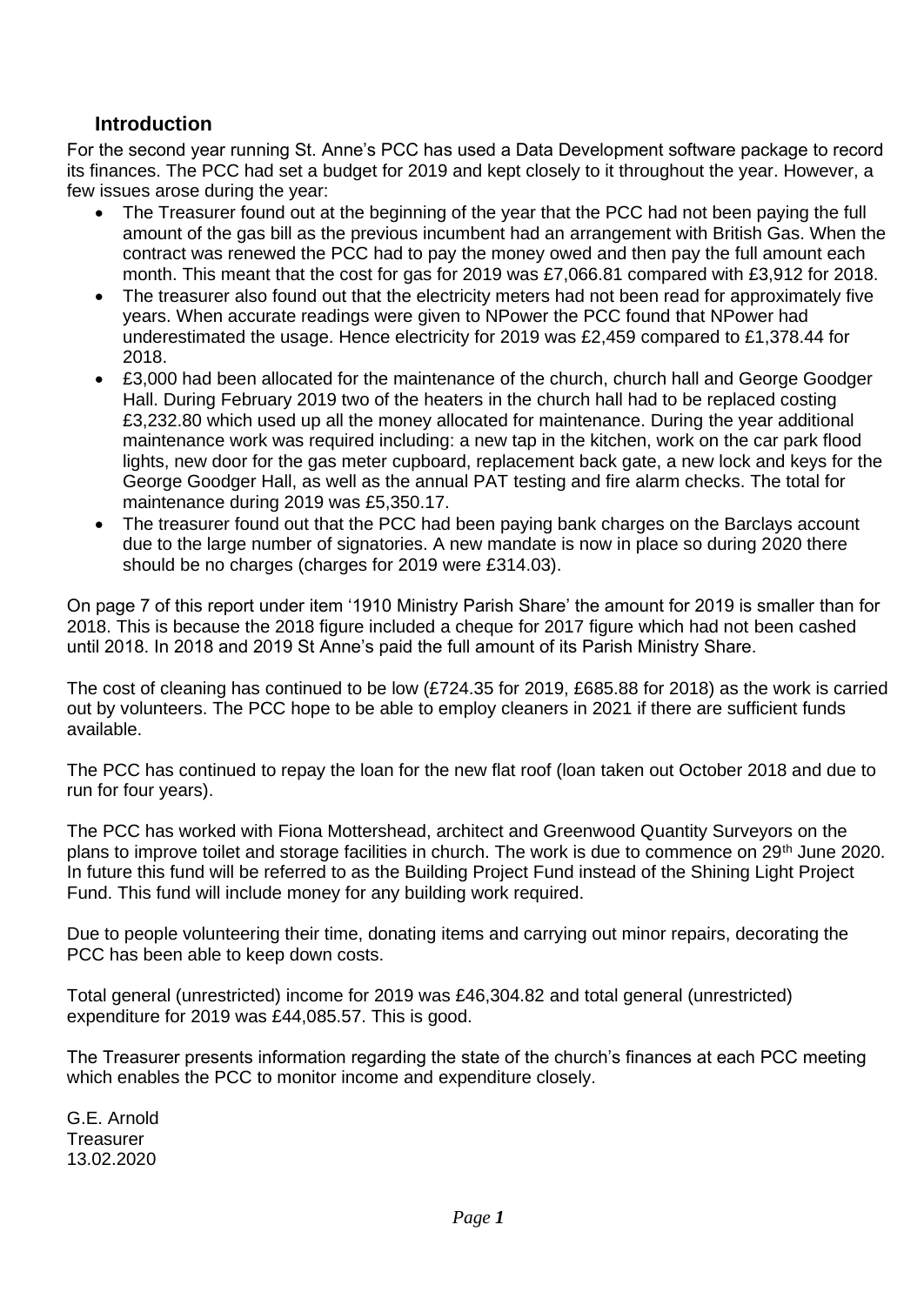## **Statement of Financial Activities**

|                                             | <b>Unrestricted</b> | <b>Restricted</b> | <b>Endowment</b>   | <b>Total</b> | Prior year    |
|---------------------------------------------|---------------------|-------------------|--------------------|--------------|---------------|
|                                             | funds               | funds             | funds              | funds        | total funds   |
| Income and endowments from:                 |                     |                   |                    |              |               |
| Donations and legacies                      | £26,292.03          | £852.67           | £0.00              | £27,144.70   | £31,216.51    |
| Income from charitable activities           | £1,792.00           | £0.00             | £0.00              | £1,792.00    | £823.00       |
| Other trading activities                    | £8,165.00           | £396.00           | £0.00              | £8,561.00    | £8,166.10     |
| Investments                                 | £8,755.38           | £0.00             | £0.00              | £8,755.38    | £8,751.27     |
| Other income                                | £2,408.80           | £0.00             | £0.00              | £2,408.80    | £1,298.52     |
| <b>Total income</b>                         | £47,413.21          | £1,248.67         | £0.00              | £48,661.88   | £50,255.40    |
| <b>Expenditure on:</b>                      |                     |                   |                    |              |               |
| Raising funds                               | £89.82              | £0.00             | £0.00              | £89.82       | £0.00         |
| Expenditure on charitable activities        | £42,408.09          | £0.00             | £0.00              | £42,408.09   | £61,597.77    |
| Other expenditure                           | £2,788.72           | £976.00           | £0.00              | £3,764.72    | £2,525.13     |
| <b>Total expenditure</b>                    | £45,286.63          | £976.00           | £0.00              | £46,262.63   | £64,122.90    |
| Net income / (expenditure) resources before | £2,126.58           | £272.67           | £0.00              | £2,399.25    | (E13, 867.50) |
| transfer                                    |                     |                   |                    |              |               |
| <b>Transfers</b>                            |                     |                   |                    |              |               |
| Gross transfers between funds - in          | £0.00               | £4,906.15         | £0.00              | £4.906.15    | £0.00         |
| Gross transfers between funds - out         | (E4, 906.15)        | £0.00             | £0.00              | (E4,906.15)  | £0.00         |
| Other recognised gains / losses             |                     |                   |                    |              |               |
| Net movement in funds                       | (E2, 779.57)        | £5,178.82         | £0.00              | £2,399.25    | (E13, 867.50) |
| <b>Total funds brought forward</b>          | £73,683.50          | £19,106.88        | $\overline{£0.00}$ | £92,790.38   | £106,657.88   |
| <b>Total funds carried forward</b>          | £70,903.93          | £24,285.70        | £0.00              | £95,189.63   | £92,790.38    |
| <b>Represented by</b>                       |                     |                   |                    |              |               |
| <b>Unrestricted</b>                         |                     |                   |                    |              |               |
| General fund                                | £4,332.41           | £0.00             | £0.00              | £4,332.41    | £5,370.35     |
| <b>Designated</b>                           |                     |                   |                    |              |               |
| Annual charities                            | £68.28              | £0.00             | £0.00              | £68.28       | £68.28        |
| George Goodger Hall                         | £65,000.00          | £0.00             | £0.00              | £65,000.00   | £65,000.00    |
| Hardship fund                               | £500.00             | £0.00             | £0.00              | £500.00      | £512.00       |
| IT support                                  | £15.81              | £0.00             | £0.00              | £15.81       | £15.81        |
| <b>Little Stars</b>                         | £652.26             | £0.00             | £0.00              | £652.26      | £762.95       |
| Mothers' Union                              | £185.39             | £0.00             | £0.00              | £185.39      | £86.00        |
| <b>Special Gifts</b>                        | £0.00               | £0.00             | £0.00              | £0.00        | £651.94       |
| Youth and Children's work                   | £149.78             | £0.00             | £0.00              | £149.78      | £1,216.17     |
| <b>Restricted</b>                           |                     |                   |                    |              |               |
| <b>Shining Light Project</b>                | £0.00               | £31,285.70        | £0.00              | £31,285.70   | £29,106.88    |
| roof fund                                   | £0.00               | (E7,000.00)       | £0.00              | (E7,000.00)  | (E10,000.00)  |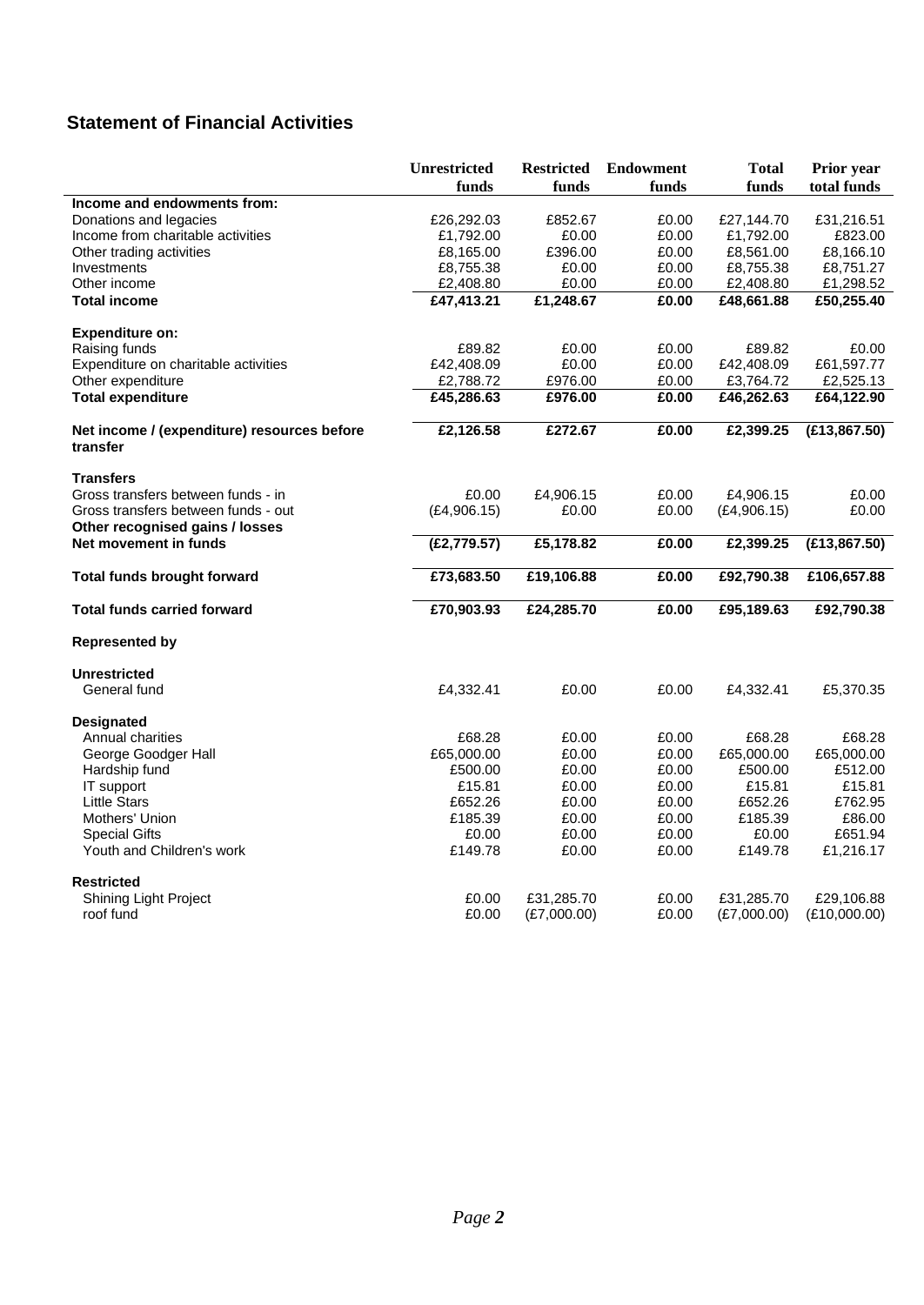### **Balance sheet**

| <b>Class and code</b> | <b>Description</b>          | This year  | Last vear  |
|-----------------------|-----------------------------|------------|------------|
|                       |                             |            |            |
| <b>Fixed assets</b>   |                             |            |            |
| 6431                  | George Goodger Hall         | £65,000.00 | £65,000.00 |
|                       | <b>Total Fixed assets</b>   | £65,000.00 | £65,000.00 |
| <b>Current assets</b> |                             |            |            |
| 6502                  | <b>Barclays Bank</b>        | £32,051.59 | £30,866.39 |
| 6503                  | Santander                   | £4,880.36  | £6,068.24  |
| 6510                  | CCLA (CBF) deposit account  | £257.68    | £255.75    |
|                       | <b>Total Current assets</b> | £37,189.63 | £37,190.38 |
| <b>Liabilities</b>    |                             |            |            |
| 6601                  | Loans received              | £7,000.00  | £9,400.00  |
|                       | <b>Total Liabilities</b>    | £7,000.00  | £9,400.00  |
|                       | Net Asset surplus(deficit)  | £95,189.63 | £92,790.38 |
| <b>Reserves</b>       |                             |            |            |
|                       | Excess / (deficit) to date  | £2,399.25  | £0.00      |
| Z01                   | Starting balances           | £92,790.38 | £92,790.38 |
|                       | <b>Total Reserves</b>       | £95,189.63 | £92,790.38 |
|                       |                             |            |            |
|                       | <b>Represented by funds</b> |            |            |
|                       | Unrestricted                | £4,332.41  | £5,370.35  |
|                       | Designated                  | £66,571.52 | £68,313.15 |
|                       | Restricted                  | £24,285.70 | £19,106.88 |
|                       | Endowment                   | £0.00      | £0.00      |
|                       | <b>Total</b>                | £95,189.63 | £92,790.38 |
|                       |                             |            |            |

### **Statement of assets and liabilities**

|                                                             |                    | <b>General</b> | <b>Designated</b> |            | <b>Restricted Endowment</b> | This year  | Last vear  |
|-------------------------------------------------------------|--------------------|----------------|-------------------|------------|-----------------------------|------------|------------|
| <b>Fixed assets - Heritage assets</b>                       |                    |                |                   |            |                             |            |            |
| George Goodger Hall -                                       |                    | £0.00          | £65,000.00        | £0.00      | £0.00                       | £65,000.00 | £65,000.00 |
|                                                             | <b>Totals</b>      | £0.00          | £65,000.00        | £0.00      | £0.00                       | £65,000.00 | £65.000.00 |
| Current assets - Cash at bank and in hand                   |                    |                |                   |            |                             |            |            |
| Barclays Bank -                                             |                    | £3.483.33      | £1.491.39         | £27.076.87 | £0.00                       | £32.051.59 | £30,866.39 |
| Santander -                                                 |                    | £848.59        | £80.13            | £3.951.64  | £0.00                       | £4,880.36  | £6,068.24  |
| CCLA (CBF) deposit account -                                |                    | £0.49          | £0.00             | £257.19    | £0.00                       | £257.68    | £255.75    |
|                                                             | <b>Totals</b>      | £4.332.41      | £1.571.52         | £31.285.70 | £0.00                       | £37.189.63 | £37.190.38 |
| Liabilities - Creditors: Amounts falling due in<br>one year |                    |                |                   |            |                             |            |            |
| Loans received -                                            |                    | £0.00          | £0.00             | £7,000.00  | £0.00                       | £7,000.00  | £9,400.00  |
|                                                             | <b>Totals</b>      | £0.00          | £0.00             | £7,000.00  | £0.00                       | £7,000.00  | £9,400.00  |
|                                                             | <b>Grand total</b> | £4.332.41      | £66.571.52        | £24.285.70 | £0.00                       | £95.189.63 | £92.790.38 |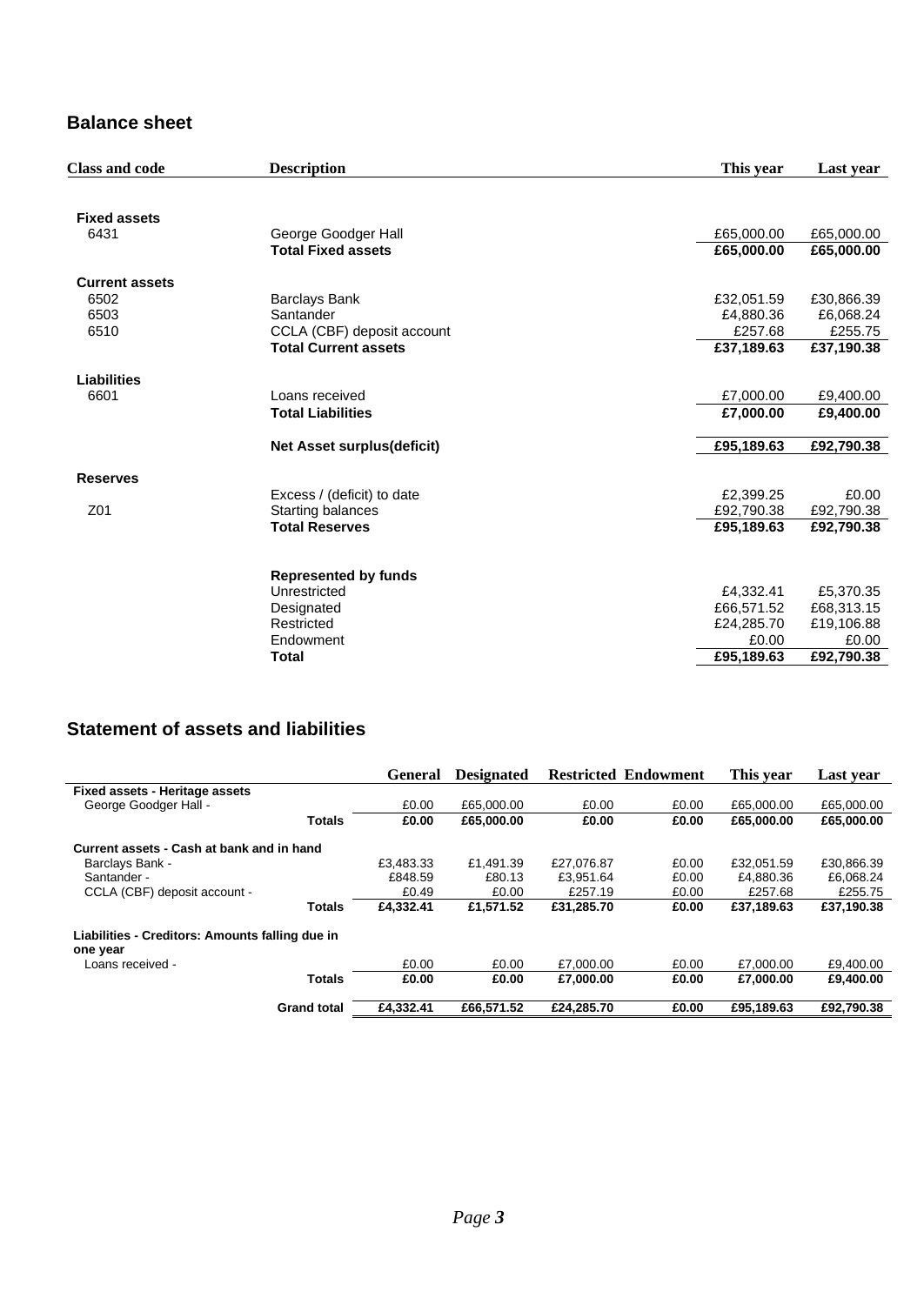## **Fund movement by type**

|                                        |                               | Opening                      | <b>Incoming</b> | Outgoing       |                        | <b>Transfers Gains/losses</b> | <b>Closing</b>             |
|----------------------------------------|-------------------------------|------------------------------|-----------------|----------------|------------------------|-------------------------------|----------------------------|
| <b>ANNCHAR - Annual charities</b>      |                               |                              |                 |                |                        |                               |                            |
| Designated                             |                               | £68.28                       | £0.00           | £0.00          | £0.00                  | £0.00                         | £68.28                     |
|                                        | <b>Sub-total for ANNCHAR</b>  | £68.28                       | £0.00           | £0.00          | £0.00                  | £0.00                         | £68.28                     |
| <b>GGH - George Goodger Hall</b>       |                               |                              |                 |                |                        |                               |                            |
| Designated                             |                               | £65,000.00                   | £0.00           | £0.00          | £0.00                  | £0.00                         | £65,000.00                 |
|                                        | <b>Sub-total for GGH</b>      | £65,000.00                   | £0.00           | £0.00          | £0.00                  | £0.00                         | £65,000.00                 |
|                                        |                               |                              |                 |                |                        |                               |                            |
| Hardship - Hardship fund<br>Designated |                               | £512.00                      | £500.00         | £210.00        | (E302.00)              | £0.00                         | £500.00                    |
|                                        | <b>Sub-total for Hardship</b> | £512.00                      | £500.00         | £210.00        | (E302.00)              | £0.00                         | £500.00                    |
|                                        |                               |                              |                 |                |                        |                               |                            |
| IT - IT support                        |                               |                              |                 |                |                        |                               |                            |
| Designated                             |                               | £15.81                       | £0.00           | £0.00          | £0.00                  | £0.00                         | £15.81                     |
|                                        | Sub-total for IT              | £15.81                       | £0.00           | £0.00          | £0.00                  | £0.00                         | £15.81                     |
| <b>LStars - Little Stars</b>           |                               |                              |                 |                |                        |                               |                            |
| Designated                             |                               | £762.95                      | £210.00         | £320.69        | £0.00                  | £0.00                         | £652.26                    |
|                                        | <b>Sub-total for LStars</b>   | £762.95                      | £210.00         | £320.69        | £0.00                  | £0.00                         | £652.26                    |
|                                        |                               |                              |                 |                |                        |                               |                            |
| <b>MU - Mothers' Union</b>             |                               |                              |                 |                |                        |                               |                            |
| Designated                             |                               | £86.00                       | £306.39         | £207.00        | £0.00                  | £0.00                         | £185.39                    |
|                                        | <b>Sub-total for MU</b>       | £86.00                       | £306.39         | £207.00        | £0.00                  | £0.00                         | £185.39                    |
| <b>SLP - Shining Light Projec</b>      |                               |                              |                 |                |                        |                               |                            |
| Restricted                             |                               | £29,106.88                   | £1,248.67       | £976.00        | £1,906.15              | £0.00                         | £31,285.70                 |
|                                        | <b>Sub-total for SLP</b>      | £29,106.88                   | £1,248.67       | £976.00        | £1,906.15              | £0.00                         | £31,285.70                 |
|                                        |                               |                              |                 |                |                        |                               |                            |
| <b>SpGift - Special Gifts</b>          |                               |                              |                 |                |                        |                               |                            |
| Designated                             |                               | £651.94                      | £0.00           | £204.98        | (£446.96)              | £0.00                         | £0.00                      |
|                                        | <b>Sub-total for SpGift</b>   | £651.94                      | £0.00           | £204.98        | (£446.96)              | £0.00                         | £0.00                      |
| Yandchn - Youth and Children's         |                               |                              |                 |                |                        |                               |                            |
| Designated                             |                               | £1,216.17                    | £92.00          | £258.39        | (E900.00)              | £0.00                         | £149.78                    |
|                                        | <b>Sub-total for Yandchn</b>  | £1,216.17                    | £92.00          | £258.39        | (E900.00)              | £0.00                         | £149.78                    |
|                                        |                               |                              |                 |                |                        |                               |                            |
| roof - roof fund                       |                               |                              |                 |                |                        |                               |                            |
| Restricted                             |                               | (E10.000.00)<br>(£10,000.00) | £0.00<br>£0.00  | £0.00<br>£0.00 | £3.000.00<br>£3,000.00 | £0.00<br>£0.00                | (E7,000.00)<br>(E7,000.00) |
|                                        | Sub-total for roof            |                              |                 |                |                        |                               |                            |
| General - General fund                 |                               |                              |                 |                |                        |                               |                            |
| Unrestricted                           |                               | £5,370.35                    | £46,304.82      | £44,085.57     | (E3, 257.19)           | £0.00                         | £4,332.41                  |
|                                        | <b>Sub-total for General</b>  | £5,370.35                    | £46,304.82      | £44,085.57     | (E3, 257.19)           | £0.00                         | £4,332.41                  |
|                                        |                               |                              |                 |                |                        |                               |                            |
|                                        | <b>Grand total</b>            | £92,790.38                   | £48,661.88      | £46,262.63     | £0.00                  | £0.00                         | £95,189.63                 |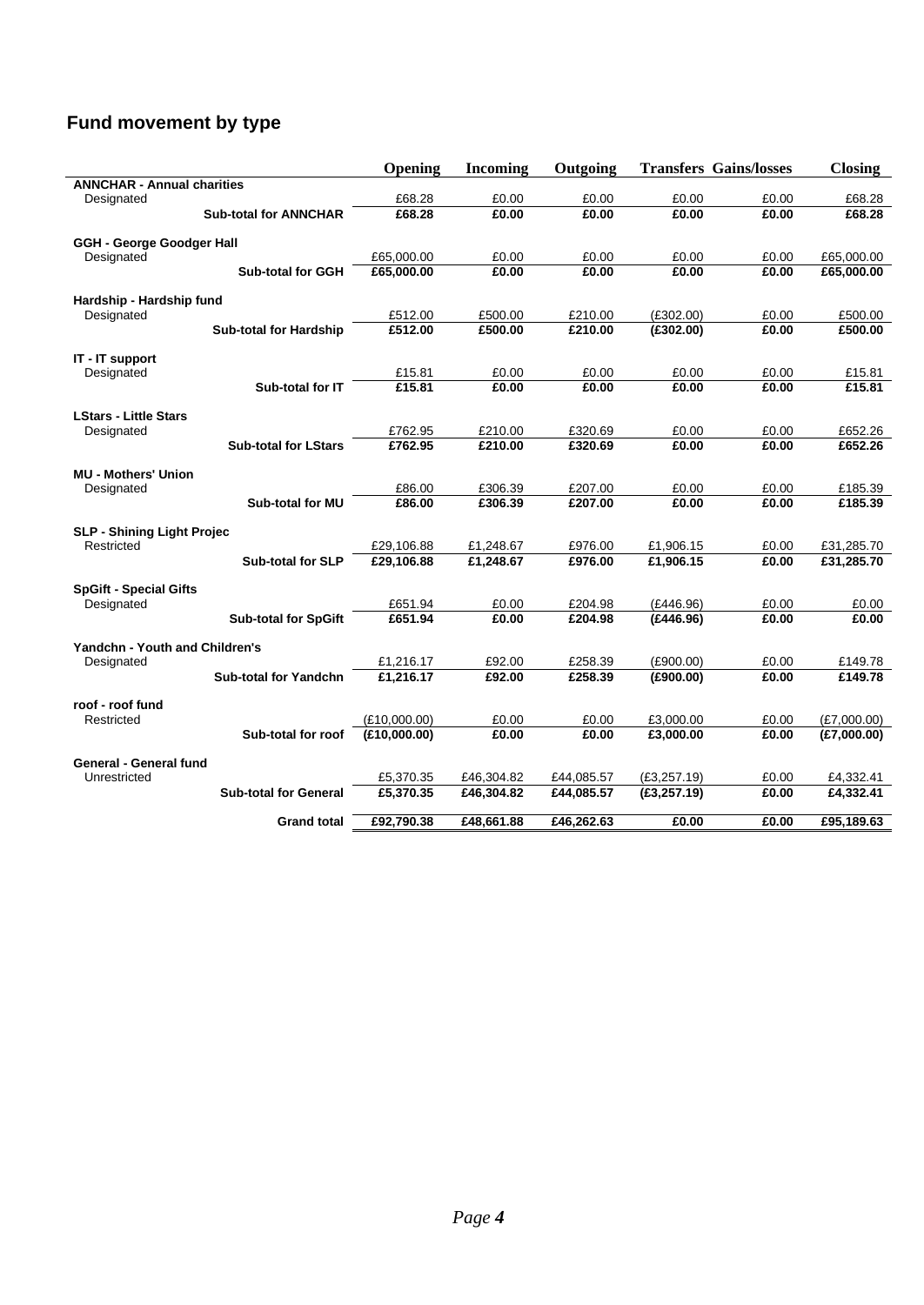# **Analysis of income and expenditure**

| <b>Unrestricted</b><br><b>Designated</b><br><b>Restricted</b><br><b>Endowment</b><br>This year<br>Last year<br><b>INCOME AND ENDOWMENTS</b><br><b>Donations and legacies</b><br>£0.00<br>£0.00<br>0110 - Gift Aid - Envelopes<br>£1,047.49<br>£0.00<br>£1,047.49<br>£1,321.95<br>0111 - non gift aid envelopes<br>£7,244.65<br>£0.00<br>£0.00<br>£0.00<br>£7,244.65<br>£6,607.86<br>0201 - Other planned giving<br>£3,809.00<br>£0.00<br>£0.00<br>£3,809.00<br>£3,584.00<br>£0.00<br>0202 - Parish Giving Scheme<br>£8,368.11<br>£0.00<br>£0.00<br>£0.00<br>£8,368.11<br>£8,213.40<br>0203 - Parish Giving Scheme - gift<br>£0.00<br>£0.00<br>£0.00<br>£1,697.08<br>£1,661.25<br>£1,697.08<br>aid received<br>0301 - Loose plate collections<br>£912.21<br>£91.03<br>£0.00<br>£0.00<br>£1,003.24<br>£1,083.51<br>0510 - Gifts of quoted securities<br>£0.00<br>£500.00<br>£0.00<br>£0.00<br>£500.00<br>£0.00<br>0550 - Donations appeals etc<br>£156.52<br>£97.00<br>£596.64<br>£0.00<br>£850.16<br>£3,757.75<br>0601 - Tax recoverable on Gift Aid<br>£2,280.69<br>£0.00<br>£0.00<br>£0.00<br>£2,280.69<br>£4,507.57<br>£179.28<br>£165.00<br>£479.22<br>0901 - Other funds generated<br>£0.00<br>£0.00<br>£344.28<br>£852.67<br>£31,216.51<br>£25,695.03<br>£597.00<br>£0.00<br>£27,144.70<br>Total<br>Income from charitable activities<br>£0.00<br>£0.00<br>£0.00<br>£823.00<br>1101 - Fees for weddings and<br>£1,792.00<br>£1,792.00<br>funerals<br>£1,792.00<br>£0.00<br>Total<br>£0.00<br>£0.00<br>£1,792.00<br>£823.00<br><b>Other trading activities</b><br>0910 - Rummage sales etc<br>£0.00<br>£0.00<br>£396.00<br>£0.00<br>£396.00<br>£346.10<br>1240 - Church hall lettings - fund<br>£8,155.00<br>£0.00<br>£8,155.00<br>£7,820.00<br>£0.00<br>£0.00<br>raising<br>1250 - Magazine income - advertising<br>£0.00<br>£10.00<br>£0.00<br>£0.00<br>£0.00<br>£10.00<br>£396.00<br>£8,166.10<br>£8,165.00<br>£0.00<br>£0.00<br>£8,561.00<br>Total<br><b>Investments</b><br>£1.93<br>£0.00<br>£0.00<br>£0.00<br>£1.93<br>£1.27<br>1020 - Bank and building society<br>interest<br>1030 - Rent from lands or buildings<br>£8,753.45<br>£0.00<br>£0.00<br>£0.00<br>£8,753.45<br>£8,750.00<br>£8,755.38<br>£0.00<br>£0.00<br>£0.00<br>£8,755.38<br>£8,751.27<br>Total<br>Other income<br>£17.41<br>£0.00<br>£0.00<br>£0.00<br>£17.41<br>£32.74<br>0204 - Credit from Easy Fundraising<br>0902 - Little Stars<br>£0.00<br>£205.00<br>£0.00<br>£0.00<br>£205.00<br>£225.46<br>0903 - Mothers' Union<br>£0.00<br>£306.39<br>£0.00<br>£0.00<br>£306.39<br>£118.00<br>£922.32<br>1310 - Insurance claims<br>£1,880.00<br>£0.00<br>£0.00<br>£0.00<br>£1,880.00<br>£1,897.41<br>£511.39<br>£0.00<br>£1,298.52<br>Total<br>£0.00<br>£2,408.80<br><b>INCOME TOTAL</b><br>£46,304.82<br>£50,255.40<br>£1,108.39<br>£1,248.67<br>£0.00<br>£48,661.88 |  |  | <b>Total</b> |  |
|------------------------------------------------------------------------------------------------------------------------------------------------------------------------------------------------------------------------------------------------------------------------------------------------------------------------------------------------------------------------------------------------------------------------------------------------------------------------------------------------------------------------------------------------------------------------------------------------------------------------------------------------------------------------------------------------------------------------------------------------------------------------------------------------------------------------------------------------------------------------------------------------------------------------------------------------------------------------------------------------------------------------------------------------------------------------------------------------------------------------------------------------------------------------------------------------------------------------------------------------------------------------------------------------------------------------------------------------------------------------------------------------------------------------------------------------------------------------------------------------------------------------------------------------------------------------------------------------------------------------------------------------------------------------------------------------------------------------------------------------------------------------------------------------------------------------------------------------------------------------------------------------------------------------------------------------------------------------------------------------------------------------------------------------------------------------------------------------------------------------------------------------------------------------------------------------------------------------------------------------------------------------------------------------------------------------------------------------------------------------------------------------------------------------------------------------------------------------------------------------------------------------------------------------------------------------------------------------------------------------------------------------------------------------------------------------------------------------------------------------------------------------------------------------------------------------------------------------|--|--|--------------|--|
|                                                                                                                                                                                                                                                                                                                                                                                                                                                                                                                                                                                                                                                                                                                                                                                                                                                                                                                                                                                                                                                                                                                                                                                                                                                                                                                                                                                                                                                                                                                                                                                                                                                                                                                                                                                                                                                                                                                                                                                                                                                                                                                                                                                                                                                                                                                                                                                                                                                                                                                                                                                                                                                                                                                                                                                                                                                |  |  |              |  |
|                                                                                                                                                                                                                                                                                                                                                                                                                                                                                                                                                                                                                                                                                                                                                                                                                                                                                                                                                                                                                                                                                                                                                                                                                                                                                                                                                                                                                                                                                                                                                                                                                                                                                                                                                                                                                                                                                                                                                                                                                                                                                                                                                                                                                                                                                                                                                                                                                                                                                                                                                                                                                                                                                                                                                                                                                                                |  |  |              |  |
|                                                                                                                                                                                                                                                                                                                                                                                                                                                                                                                                                                                                                                                                                                                                                                                                                                                                                                                                                                                                                                                                                                                                                                                                                                                                                                                                                                                                                                                                                                                                                                                                                                                                                                                                                                                                                                                                                                                                                                                                                                                                                                                                                                                                                                                                                                                                                                                                                                                                                                                                                                                                                                                                                                                                                                                                                                                |  |  |              |  |
|                                                                                                                                                                                                                                                                                                                                                                                                                                                                                                                                                                                                                                                                                                                                                                                                                                                                                                                                                                                                                                                                                                                                                                                                                                                                                                                                                                                                                                                                                                                                                                                                                                                                                                                                                                                                                                                                                                                                                                                                                                                                                                                                                                                                                                                                                                                                                                                                                                                                                                                                                                                                                                                                                                                                                                                                                                                |  |  |              |  |
|                                                                                                                                                                                                                                                                                                                                                                                                                                                                                                                                                                                                                                                                                                                                                                                                                                                                                                                                                                                                                                                                                                                                                                                                                                                                                                                                                                                                                                                                                                                                                                                                                                                                                                                                                                                                                                                                                                                                                                                                                                                                                                                                                                                                                                                                                                                                                                                                                                                                                                                                                                                                                                                                                                                                                                                                                                                |  |  |              |  |
|                                                                                                                                                                                                                                                                                                                                                                                                                                                                                                                                                                                                                                                                                                                                                                                                                                                                                                                                                                                                                                                                                                                                                                                                                                                                                                                                                                                                                                                                                                                                                                                                                                                                                                                                                                                                                                                                                                                                                                                                                                                                                                                                                                                                                                                                                                                                                                                                                                                                                                                                                                                                                                                                                                                                                                                                                                                |  |  |              |  |
|                                                                                                                                                                                                                                                                                                                                                                                                                                                                                                                                                                                                                                                                                                                                                                                                                                                                                                                                                                                                                                                                                                                                                                                                                                                                                                                                                                                                                                                                                                                                                                                                                                                                                                                                                                                                                                                                                                                                                                                                                                                                                                                                                                                                                                                                                                                                                                                                                                                                                                                                                                                                                                                                                                                                                                                                                                                |  |  |              |  |
|                                                                                                                                                                                                                                                                                                                                                                                                                                                                                                                                                                                                                                                                                                                                                                                                                                                                                                                                                                                                                                                                                                                                                                                                                                                                                                                                                                                                                                                                                                                                                                                                                                                                                                                                                                                                                                                                                                                                                                                                                                                                                                                                                                                                                                                                                                                                                                                                                                                                                                                                                                                                                                                                                                                                                                                                                                                |  |  |              |  |
|                                                                                                                                                                                                                                                                                                                                                                                                                                                                                                                                                                                                                                                                                                                                                                                                                                                                                                                                                                                                                                                                                                                                                                                                                                                                                                                                                                                                                                                                                                                                                                                                                                                                                                                                                                                                                                                                                                                                                                                                                                                                                                                                                                                                                                                                                                                                                                                                                                                                                                                                                                                                                                                                                                                                                                                                                                                |  |  |              |  |
|                                                                                                                                                                                                                                                                                                                                                                                                                                                                                                                                                                                                                                                                                                                                                                                                                                                                                                                                                                                                                                                                                                                                                                                                                                                                                                                                                                                                                                                                                                                                                                                                                                                                                                                                                                                                                                                                                                                                                                                                                                                                                                                                                                                                                                                                                                                                                                                                                                                                                                                                                                                                                                                                                                                                                                                                                                                |  |  |              |  |
|                                                                                                                                                                                                                                                                                                                                                                                                                                                                                                                                                                                                                                                                                                                                                                                                                                                                                                                                                                                                                                                                                                                                                                                                                                                                                                                                                                                                                                                                                                                                                                                                                                                                                                                                                                                                                                                                                                                                                                                                                                                                                                                                                                                                                                                                                                                                                                                                                                                                                                                                                                                                                                                                                                                                                                                                                                                |  |  |              |  |
|                                                                                                                                                                                                                                                                                                                                                                                                                                                                                                                                                                                                                                                                                                                                                                                                                                                                                                                                                                                                                                                                                                                                                                                                                                                                                                                                                                                                                                                                                                                                                                                                                                                                                                                                                                                                                                                                                                                                                                                                                                                                                                                                                                                                                                                                                                                                                                                                                                                                                                                                                                                                                                                                                                                                                                                                                                                |  |  |              |  |
|                                                                                                                                                                                                                                                                                                                                                                                                                                                                                                                                                                                                                                                                                                                                                                                                                                                                                                                                                                                                                                                                                                                                                                                                                                                                                                                                                                                                                                                                                                                                                                                                                                                                                                                                                                                                                                                                                                                                                                                                                                                                                                                                                                                                                                                                                                                                                                                                                                                                                                                                                                                                                                                                                                                                                                                                                                                |  |  |              |  |
|                                                                                                                                                                                                                                                                                                                                                                                                                                                                                                                                                                                                                                                                                                                                                                                                                                                                                                                                                                                                                                                                                                                                                                                                                                                                                                                                                                                                                                                                                                                                                                                                                                                                                                                                                                                                                                                                                                                                                                                                                                                                                                                                                                                                                                                                                                                                                                                                                                                                                                                                                                                                                                                                                                                                                                                                                                                |  |  |              |  |
|                                                                                                                                                                                                                                                                                                                                                                                                                                                                                                                                                                                                                                                                                                                                                                                                                                                                                                                                                                                                                                                                                                                                                                                                                                                                                                                                                                                                                                                                                                                                                                                                                                                                                                                                                                                                                                                                                                                                                                                                                                                                                                                                                                                                                                                                                                                                                                                                                                                                                                                                                                                                                                                                                                                                                                                                                                                |  |  |              |  |
|                                                                                                                                                                                                                                                                                                                                                                                                                                                                                                                                                                                                                                                                                                                                                                                                                                                                                                                                                                                                                                                                                                                                                                                                                                                                                                                                                                                                                                                                                                                                                                                                                                                                                                                                                                                                                                                                                                                                                                                                                                                                                                                                                                                                                                                                                                                                                                                                                                                                                                                                                                                                                                                                                                                                                                                                                                                |  |  |              |  |
|                                                                                                                                                                                                                                                                                                                                                                                                                                                                                                                                                                                                                                                                                                                                                                                                                                                                                                                                                                                                                                                                                                                                                                                                                                                                                                                                                                                                                                                                                                                                                                                                                                                                                                                                                                                                                                                                                                                                                                                                                                                                                                                                                                                                                                                                                                                                                                                                                                                                                                                                                                                                                                                                                                                                                                                                                                                |  |  |              |  |
|                                                                                                                                                                                                                                                                                                                                                                                                                                                                                                                                                                                                                                                                                                                                                                                                                                                                                                                                                                                                                                                                                                                                                                                                                                                                                                                                                                                                                                                                                                                                                                                                                                                                                                                                                                                                                                                                                                                                                                                                                                                                                                                                                                                                                                                                                                                                                                                                                                                                                                                                                                                                                                                                                                                                                                                                                                                |  |  |              |  |
|                                                                                                                                                                                                                                                                                                                                                                                                                                                                                                                                                                                                                                                                                                                                                                                                                                                                                                                                                                                                                                                                                                                                                                                                                                                                                                                                                                                                                                                                                                                                                                                                                                                                                                                                                                                                                                                                                                                                                                                                                                                                                                                                                                                                                                                                                                                                                                                                                                                                                                                                                                                                                                                                                                                                                                                                                                                |  |  |              |  |
|                                                                                                                                                                                                                                                                                                                                                                                                                                                                                                                                                                                                                                                                                                                                                                                                                                                                                                                                                                                                                                                                                                                                                                                                                                                                                                                                                                                                                                                                                                                                                                                                                                                                                                                                                                                                                                                                                                                                                                                                                                                                                                                                                                                                                                                                                                                                                                                                                                                                                                                                                                                                                                                                                                                                                                                                                                                |  |  |              |  |
|                                                                                                                                                                                                                                                                                                                                                                                                                                                                                                                                                                                                                                                                                                                                                                                                                                                                                                                                                                                                                                                                                                                                                                                                                                                                                                                                                                                                                                                                                                                                                                                                                                                                                                                                                                                                                                                                                                                                                                                                                                                                                                                                                                                                                                                                                                                                                                                                                                                                                                                                                                                                                                                                                                                                                                                                                                                |  |  |              |  |
|                                                                                                                                                                                                                                                                                                                                                                                                                                                                                                                                                                                                                                                                                                                                                                                                                                                                                                                                                                                                                                                                                                                                                                                                                                                                                                                                                                                                                                                                                                                                                                                                                                                                                                                                                                                                                                                                                                                                                                                                                                                                                                                                                                                                                                                                                                                                                                                                                                                                                                                                                                                                                                                                                                                                                                                                                                                |  |  |              |  |
|                                                                                                                                                                                                                                                                                                                                                                                                                                                                                                                                                                                                                                                                                                                                                                                                                                                                                                                                                                                                                                                                                                                                                                                                                                                                                                                                                                                                                                                                                                                                                                                                                                                                                                                                                                                                                                                                                                                                                                                                                                                                                                                                                                                                                                                                                                                                                                                                                                                                                                                                                                                                                                                                                                                                                                                                                                                |  |  |              |  |
|                                                                                                                                                                                                                                                                                                                                                                                                                                                                                                                                                                                                                                                                                                                                                                                                                                                                                                                                                                                                                                                                                                                                                                                                                                                                                                                                                                                                                                                                                                                                                                                                                                                                                                                                                                                                                                                                                                                                                                                                                                                                                                                                                                                                                                                                                                                                                                                                                                                                                                                                                                                                                                                                                                                                                                                                                                                |  |  |              |  |
|                                                                                                                                                                                                                                                                                                                                                                                                                                                                                                                                                                                                                                                                                                                                                                                                                                                                                                                                                                                                                                                                                                                                                                                                                                                                                                                                                                                                                                                                                                                                                                                                                                                                                                                                                                                                                                                                                                                                                                                                                                                                                                                                                                                                                                                                                                                                                                                                                                                                                                                                                                                                                                                                                                                                                                                                                                                |  |  |              |  |
|                                                                                                                                                                                                                                                                                                                                                                                                                                                                                                                                                                                                                                                                                                                                                                                                                                                                                                                                                                                                                                                                                                                                                                                                                                                                                                                                                                                                                                                                                                                                                                                                                                                                                                                                                                                                                                                                                                                                                                                                                                                                                                                                                                                                                                                                                                                                                                                                                                                                                                                                                                                                                                                                                                                                                                                                                                                |  |  |              |  |
|                                                                                                                                                                                                                                                                                                                                                                                                                                                                                                                                                                                                                                                                                                                                                                                                                                                                                                                                                                                                                                                                                                                                                                                                                                                                                                                                                                                                                                                                                                                                                                                                                                                                                                                                                                                                                                                                                                                                                                                                                                                                                                                                                                                                                                                                                                                                                                                                                                                                                                                                                                                                                                                                                                                                                                                                                                                |  |  |              |  |
|                                                                                                                                                                                                                                                                                                                                                                                                                                                                                                                                                                                                                                                                                                                                                                                                                                                                                                                                                                                                                                                                                                                                                                                                                                                                                                                                                                                                                                                                                                                                                                                                                                                                                                                                                                                                                                                                                                                                                                                                                                                                                                                                                                                                                                                                                                                                                                                                                                                                                                                                                                                                                                                                                                                                                                                                                                                |  |  |              |  |
|                                                                                                                                                                                                                                                                                                                                                                                                                                                                                                                                                                                                                                                                                                                                                                                                                                                                                                                                                                                                                                                                                                                                                                                                                                                                                                                                                                                                                                                                                                                                                                                                                                                                                                                                                                                                                                                                                                                                                                                                                                                                                                                                                                                                                                                                                                                                                                                                                                                                                                                                                                                                                                                                                                                                                                                                                                                |  |  |              |  |
|                                                                                                                                                                                                                                                                                                                                                                                                                                                                                                                                                                                                                                                                                                                                                                                                                                                                                                                                                                                                                                                                                                                                                                                                                                                                                                                                                                                                                                                                                                                                                                                                                                                                                                                                                                                                                                                                                                                                                                                                                                                                                                                                                                                                                                                                                                                                                                                                                                                                                                                                                                                                                                                                                                                                                                                                                                                |  |  |              |  |
|                                                                                                                                                                                                                                                                                                                                                                                                                                                                                                                                                                                                                                                                                                                                                                                                                                                                                                                                                                                                                                                                                                                                                                                                                                                                                                                                                                                                                                                                                                                                                                                                                                                                                                                                                                                                                                                                                                                                                                                                                                                                                                                                                                                                                                                                                                                                                                                                                                                                                                                                                                                                                                                                                                                                                                                                                                                |  |  |              |  |
|                                                                                                                                                                                                                                                                                                                                                                                                                                                                                                                                                                                                                                                                                                                                                                                                                                                                                                                                                                                                                                                                                                                                                                                                                                                                                                                                                                                                                                                                                                                                                                                                                                                                                                                                                                                                                                                                                                                                                                                                                                                                                                                                                                                                                                                                                                                                                                                                                                                                                                                                                                                                                                                                                                                                                                                                                                                |  |  |              |  |
|                                                                                                                                                                                                                                                                                                                                                                                                                                                                                                                                                                                                                                                                                                                                                                                                                                                                                                                                                                                                                                                                                                                                                                                                                                                                                                                                                                                                                                                                                                                                                                                                                                                                                                                                                                                                                                                                                                                                                                                                                                                                                                                                                                                                                                                                                                                                                                                                                                                                                                                                                                                                                                                                                                                                                                                                                                                |  |  |              |  |
|                                                                                                                                                                                                                                                                                                                                                                                                                                                                                                                                                                                                                                                                                                                                                                                                                                                                                                                                                                                                                                                                                                                                                                                                                                                                                                                                                                                                                                                                                                                                                                                                                                                                                                                                                                                                                                                                                                                                                                                                                                                                                                                                                                                                                                                                                                                                                                                                                                                                                                                                                                                                                                                                                                                                                                                                                                                |  |  |              |  |
|                                                                                                                                                                                                                                                                                                                                                                                                                                                                                                                                                                                                                                                                                                                                                                                                                                                                                                                                                                                                                                                                                                                                                                                                                                                                                                                                                                                                                                                                                                                                                                                                                                                                                                                                                                                                                                                                                                                                                                                                                                                                                                                                                                                                                                                                                                                                                                                                                                                                                                                                                                                                                                                                                                                                                                                                                                                |  |  |              |  |
|                                                                                                                                                                                                                                                                                                                                                                                                                                                                                                                                                                                                                                                                                                                                                                                                                                                                                                                                                                                                                                                                                                                                                                                                                                                                                                                                                                                                                                                                                                                                                                                                                                                                                                                                                                                                                                                                                                                                                                                                                                                                                                                                                                                                                                                                                                                                                                                                                                                                                                                                                                                                                                                                                                                                                                                                                                                |  |  |              |  |
|                                                                                                                                                                                                                                                                                                                                                                                                                                                                                                                                                                                                                                                                                                                                                                                                                                                                                                                                                                                                                                                                                                                                                                                                                                                                                                                                                                                                                                                                                                                                                                                                                                                                                                                                                                                                                                                                                                                                                                                                                                                                                                                                                                                                                                                                                                                                                                                                                                                                                                                                                                                                                                                                                                                                                                                                                                                |  |  |              |  |
|                                                                                                                                                                                                                                                                                                                                                                                                                                                                                                                                                                                                                                                                                                                                                                                                                                                                                                                                                                                                                                                                                                                                                                                                                                                                                                                                                                                                                                                                                                                                                                                                                                                                                                                                                                                                                                                                                                                                                                                                                                                                                                                                                                                                                                                                                                                                                                                                                                                                                                                                                                                                                                                                                                                                                                                                                                                |  |  |              |  |
|                                                                                                                                                                                                                                                                                                                                                                                                                                                                                                                                                                                                                                                                                                                                                                                                                                                                                                                                                                                                                                                                                                                                                                                                                                                                                                                                                                                                                                                                                                                                                                                                                                                                                                                                                                                                                                                                                                                                                                                                                                                                                                                                                                                                                                                                                                                                                                                                                                                                                                                                                                                                                                                                                                                                                                                                                                                |  |  |              |  |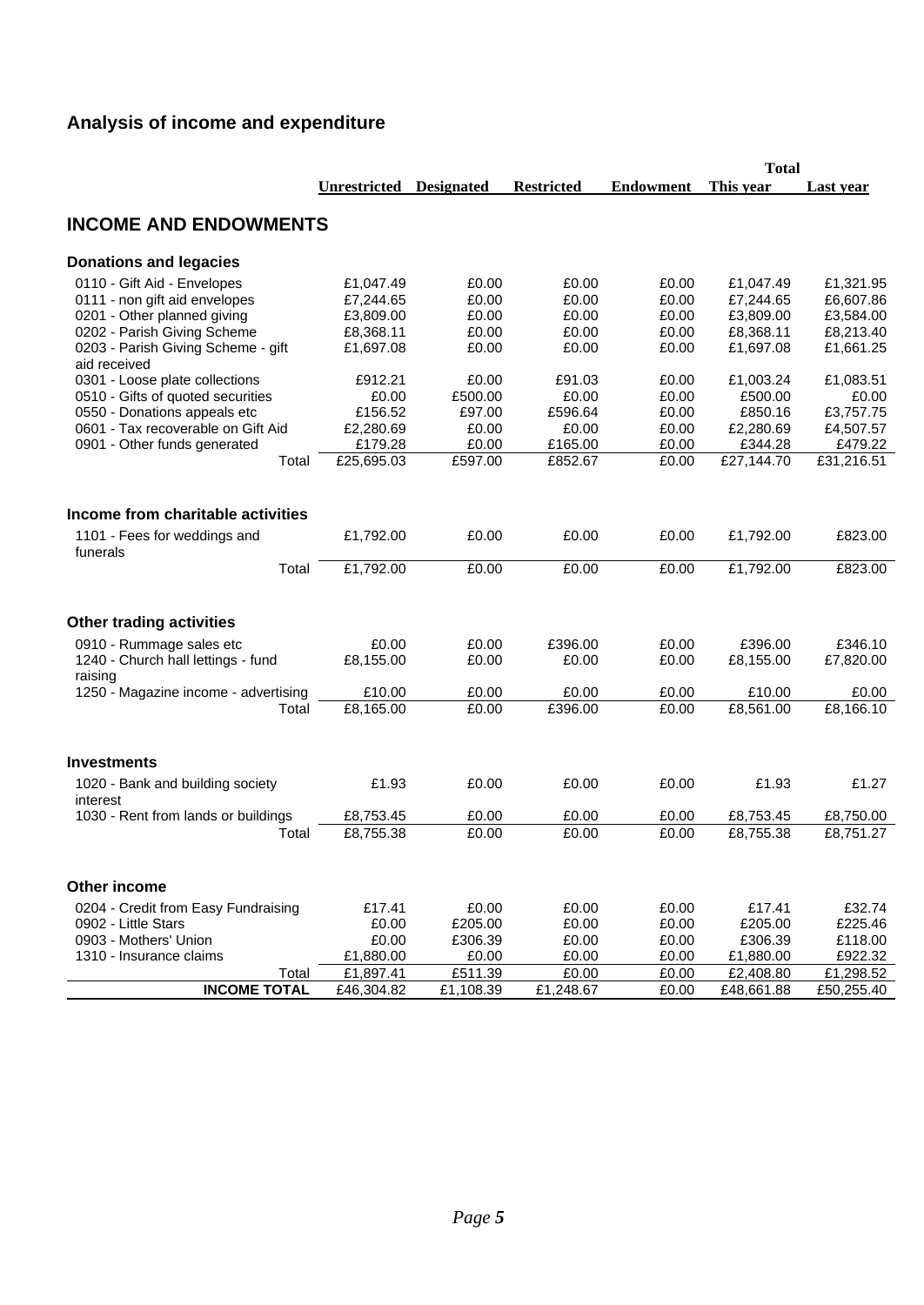## **EXPENDITURE**

| <b>Raising funds</b>                        |            |           |         |       |            |               |
|---------------------------------------------|------------|-----------|---------|-------|------------|---------------|
| 1720 - Costs of stewardship<br>campaign     | £89.82     | £0.00     | £0.00   | £0.00 | £89.82     | £0.00         |
| Total                                       | £89.82     | £0.00     | £0.00   | £0.00 | £89.82     | £0.00         |
| <b>Expenditure on charitable activities</b> |            |           |         |       |            |               |
| 1802 - Christian Aid                        | £156.52    | £0.00     | £0.00   | £0.00 | £156.52    | £431.00       |
| 1850 - Home mission                         | £75.99     | £428.23   | £0.00   | £0.00 | £504.22    | £124.93       |
| 1851 - Night Shelter project                | £0.00      | £0.00     | £0.00   | £0.00 | £0.00      | £108.00       |
| 1870 - Secular charities                    | £0.00      | £0.00     | £0.00   | £0.00 | £0.00      | £280.00       |
| 1901 - Stipends quota                       | £90.00     | £0.00     | £0.00   | £0.00 | £90.00     | £0.00         |
| 1910 - Ministry parish share etc            | £19,148.00 | £0.00     | £0.00   | £0.00 | £19,148.00 | £26,635.35    |
| 2101 - Working expenses of                  | £297.27    | £0.00     | £0.00   | £0.00 | £297.27    | £0.00         |
| incumbent                                   |            |           |         |       |            |               |
| 2170 - Education                            | £0.00      | £115.14   | £0.00   | £0.00 | £115.14    | £85.77        |
| 2201 - Parish training and mission          | £200.20    | £0.00     | £0.00   | £0.00 | £200.20    | £120.00       |
| 2301 - Church running - insurance           | £2,070.62  | £0.00     | £0.00   | £0.00 | £2,070.62  | £2,012.56     |
| 2310 - Church office - telephone            | £596.59    | £0.00     | £0.00   | £0.00 | £596.59    | £580.71       |
| 2320 - Organ / piano tuning                 | £27.50     | £0.00     | £0.00   | £0.00 | £27.50     | £175.00       |
| 2330 - Church maintenance                   | £1,044.20  | £0.00     | £0.00   | £0.00 | £1,044.20  | £180.00       |
| 2340 - Upkeep of services                   | £550.25    | £0.00     | £0.00   | £0.00 | £550.25    | £641.06       |
| 2360 - Administration                       | £1,756.27  | £107.35   | £0.00   | £0.00 | £1,863.62  | £2,252.90     |
| 2370 - Visiting speakers / locums           | £300.00    | £0.00     | £0.00   | £0.00 | £300.00    | £758.00       |
| 2530 - Hall running - electricity           | £2,459.00  | £0.00     | £0.00   | £0.00 | £2,459.00  | £1,378.44     |
| 2540 - Hall running - gas                   | £7,066.81  | £0.00     | £0.00   | £0.00 | £7,066.81  | £3,912.00     |
| 2560 - Hall running - maintenance           | £4,305.97  | £0.00     | £0.00   | £0.00 | £4,305.97  | £979.45       |
| 2580 - Hall running - water                 | £892.18    | £0.00     | £0.00   | £0.00 | £892.18    | £898.78       |
| 2590 - Hall running - heating and           | £60.00     | £0.00     | £0.00   | £0.00 | £60.00     | £577.50       |
| lighting<br>2601 - Governance costs         | £660.00    | £0.00     | £0.00   | £0.00 | £660.00    | £660.00       |
| examination/audit fee                       |            |           |         |       |            |               |
|                                             | £0.00      | £0.00     | £0.00   | £0.00 | £0.00      | £456.00       |
| 2701 - Church major repairs -<br>structure  |            |           |         |       |            |               |
| 2710 - Church major repairs -               | £0.00      | £0.00     | £0.00   | £0.00 | £0.00      | £2,314.32     |
| installation                                |            |           |         |       |            |               |
| 2801 - Hall + major repairs - structure     | £0.00      | £0.00     | £0.00   | £0.00 | £0.00      | £602.00       |
| 2820 - Hall + major repairs -               | £0.00      | £0.00     | £0.00   | £0.00 | £0.00      | £15,434.00    |
| installation                                |            |           |         |       |            |               |
| Total                                       | £41,757.37 | £650.72   | £0.00   | £0.00 | £42,408.09 | £61,597.77    |
|                                             |            |           |         |       |            |               |
| <b>Other expenditure</b>                    |            |           |         |       |            |               |
| 1831 - Giving - individuals from funds      | £0.00      | £130.00   | £0.00   | £0.00 | £130.00    | £518.00       |
| given to                                    |            |           |         |       |            |               |
| 2361 - Bank charges                         | £314.03    | £0.00     | £0.00   | £0.00 | £314.03    | £253.27       |
| 2362 - Little Stars Equipment               | £0.00      | £213.34   | £0.00   | £0.00 | £213.34    | £15.98        |
| 2363 - Mothers' Union Subs                  | £0.00      | £207.00   | £0.00   | £0.00 | £207.00    | £22.00        |
| 2364 - Mothers Union                        | £0.00      | £0.00     | £0.00   | £0.00 | £0.00      | £50.00        |
| 2561 - Hall and church - cleaning           | £724.35    | £0.00     | £0.00   | £0.00 | £724.35    | £685.88       |
| 2802 - Architect and Quantity               | £1,200.00  | £0.00     | £976.00 | £0.00 | £2,176.00  | £980.00       |
| Surveyor                                    |            |           |         |       |            |               |
| Total                                       | £2,238.38  | £550.34   | £976.00 | £0.00 | £3,764.72  | £2,525.13     |
| <b>EXPENDITURE TOTAL</b>                    | £44,085.57 | £1,201.06 | £976.00 | £0.00 | £46,262.63 | £64,122.90    |
|                                             |            |           |         |       |            |               |
| <b>GRAND TOTAL</b>                          | £2,219.25  | (E92.67)  | £272.67 | £0.00 | £2,399.25  | (E13, 867.50) |